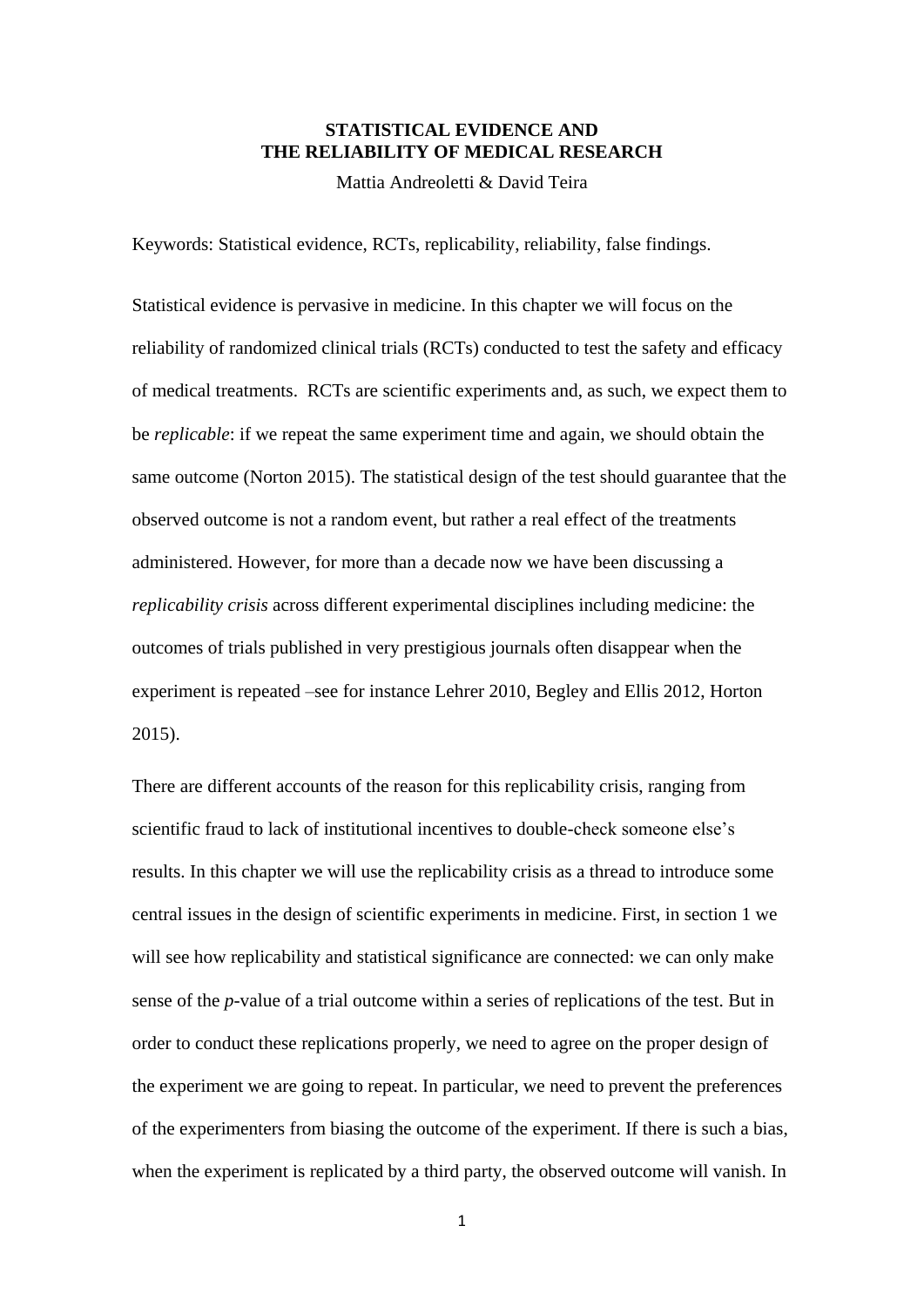section 2, we will argue that trialists need to agree on the debiasing procedures and the statistical quality controls that feature in the trial protocol, if they want the outcome to be replicable. In section 3 we will make two complementary points. On the one hand, replicability per se is not everything: we need trial outcomes that are not only statistically significant, but also clinically relevant. On the other hand, trials are not everything: the experts analyzing the evidence can improve the reliability of statistical evidence, although they sometimes fail; we need to study further how they make their decisions. In section 4 we will use a controversy about the over-prescription of statins to show how non-replicable effects are obtained in trials and how experts may fail at detecting such flaws, if the commercial interests are big enough.

#### **1. What sort of statistical evidence is the** *p***-value of a trial?**

Mathematical statistics, with different degrees of sophistication, has been used for different purposes in medicine since the  $19<sup>th</sup>$  century (Matthews 1995). One major purpose has been the assessment of the efficacy of treatments and a significant step forward in our ability to assess this efficacy was the implementation of the RCT as a testing standard in the 1940s (Marks 1997). The RCT is an experimental design articulated by the statistician Ronald A. Fisher in the 1930s, endowing a comparative method for causal inference with statistical foundations that allowed an interpretation of the outcome. In its simplest form, an RCT assesses the effect of a treatment on a given population comparing it to a standard alternative or a placebo –see Hackshaw (2009) for a quick overview. The treatments are randomly allocated to the individuals in the test, usually an equal number in each treatment group. After the administration is complete, we measure the variable of interest to assess whether there is any significant difference between the two groups of patients.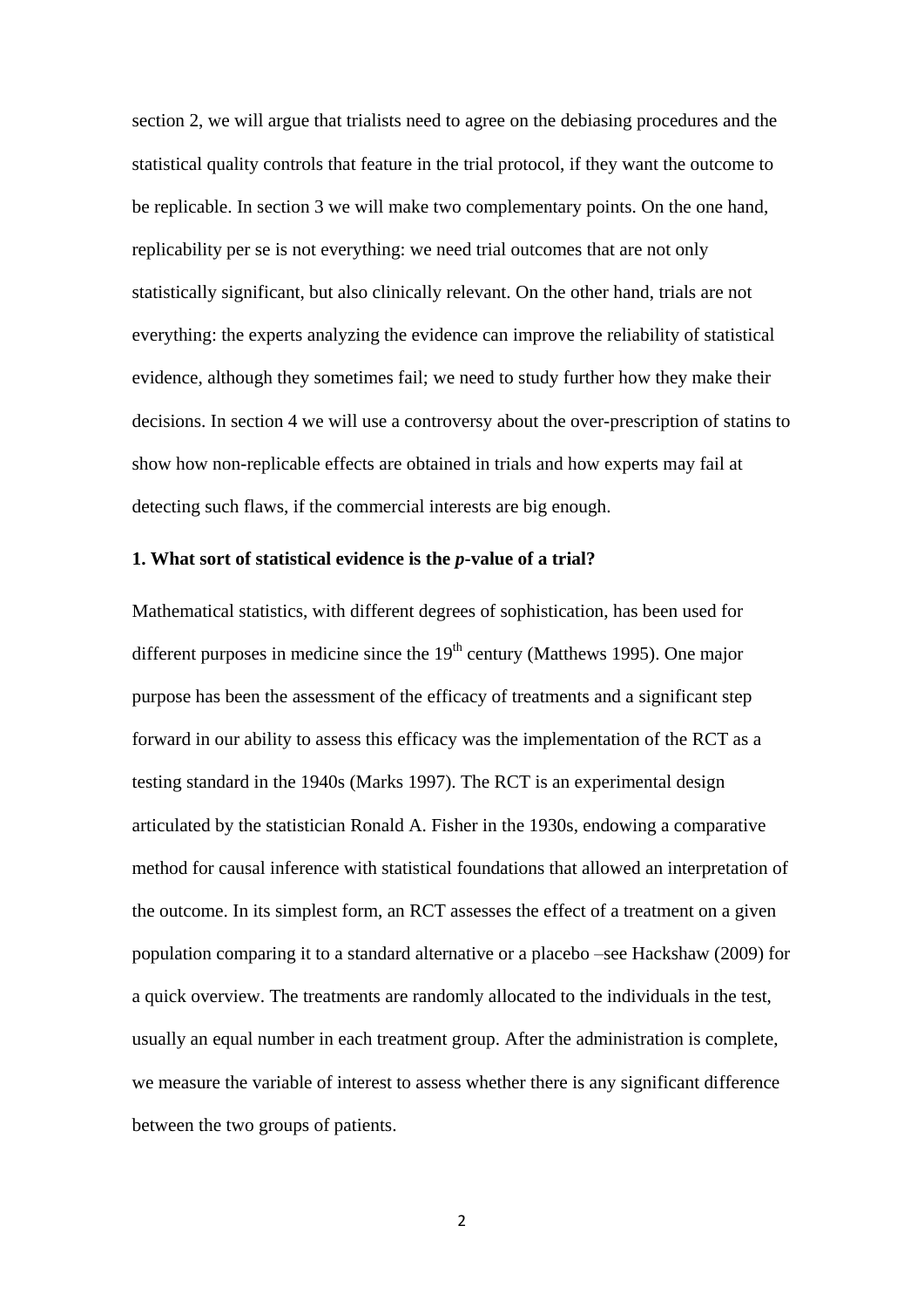In order to quantify the significance of the difference, Fisher arranged the experiment as a test of the hypothesis that there is no difference between the two treatments (Teira 2011). This is known as the null hypothesis. Under this assumption, you can calculate the probability distribution of all potential outcomes of the experiment. In other words, a statistically significant difference is an outcome for which the probability, under the null hypothesis, is very low. Fisher introduced as an index of significance the *p*-value, the probability of obtaining a result as extreme as the observed trial outcome or more if there is indeed no difference between treatments. A *p*-value of 0.05 means that, assuming that the null hypothesis is true, if you repeat the trial time and again, only in 5% of the repetitions will you observe such an extreme outcome or an even more extreme one.

If you obtain a statistically significant result, with a *p*-value below the conventional threshold of 0.05, there are two possible ways to interpret this outcome: either the initial hypothesis is true (there is no difference between treatments) and you have observed a rare event, or, the event is actually not rare at all and the hypothesis is just false. There is no way to tell which is the case other than replicating the experiment and seeing whether further outcomes confirm or disconfirm the hypothesis that there is no difference between the effects of both treatments. If repeated trials of the experiment continue to give "unexpected" results, the therapy probably works and the null hypothesis is probably false. If most trials give no significant difference, then the trial that did so was probably just a fluke, and the null hypothesis is probably true. Thus, ultimately, drawing conclusions from clinical trials is in an inductive inference: you are trying to prove the truth of a general proposition (or its negation) on the basis of a finite number of instantiations. There is no surefire method to decide whether the hypothesis is actually true or not. As Ronald Fisher put it, one has a real phenomenon when one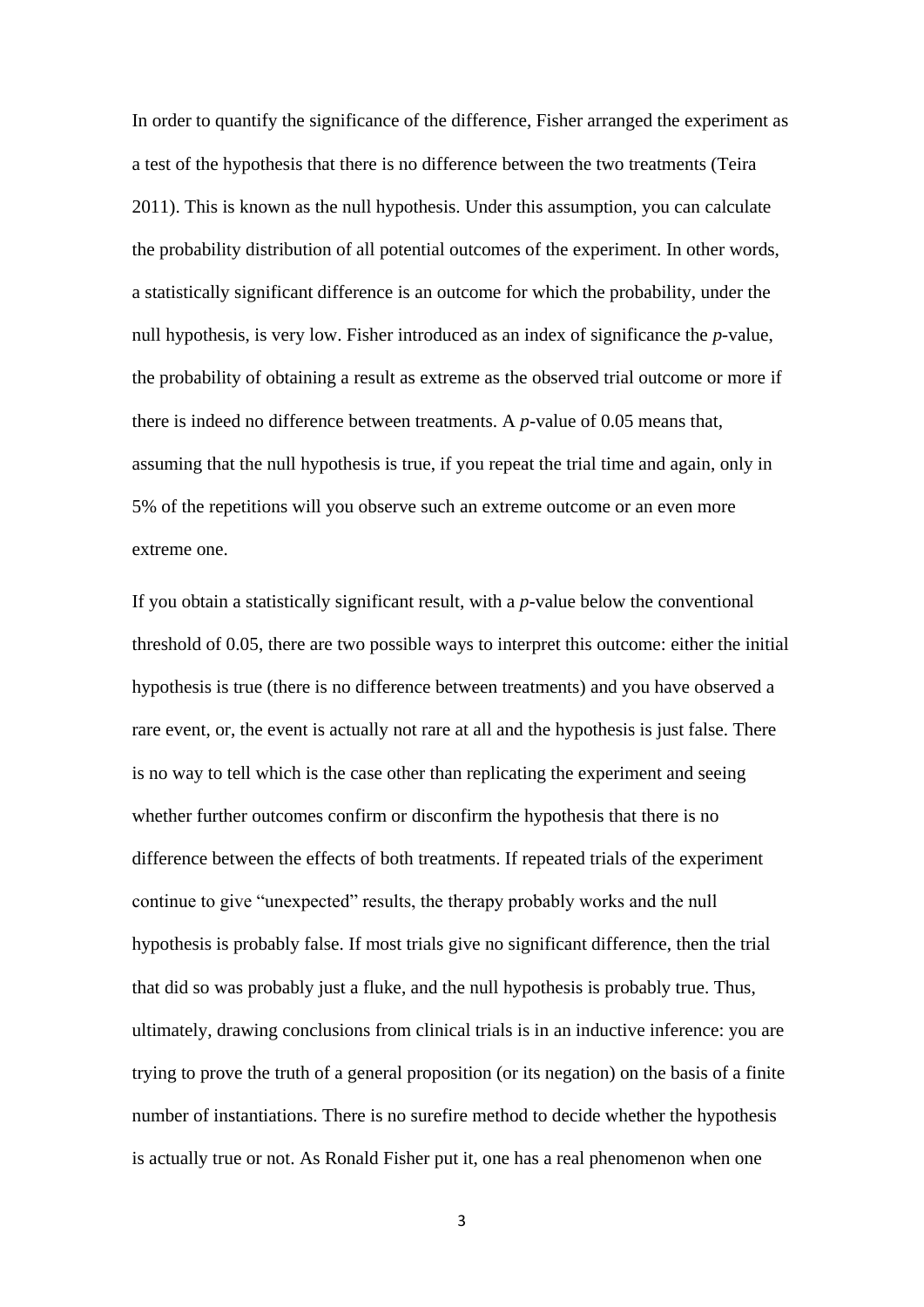knows how to conduct an experiment that will rarely fail to give a statistically significant result: we can show time and again that there is a real difference between the effects of the tested treatments (Spanos & Mayo 2015).

We should notice a crucial point in this argument. The *p*-value estimates how often an outcome will appear in a series of replications of the experiment. Thus, Fisher's interpretation of the trial outcome requires a *frequentist* understanding of probabilities as opposed to a Bayesian approach where probabilities measure our degree of belief in the truth of a given statement: see Nardini, this volume. A Bayesian trial would measure how strong our belief in the safety and efficacy of a treatment is. In a frequentist trial we measure instead how often we will observe a given outcome if we repeat the same experiment time and again. Our *p*-values are tied to an experimental design. If we conduct a somewhat different trial of the same therapy, the probability distributions of outcomes will be different, and thus an outcome that was statistically surprising in the original experiment may not be in the new one. Thus, paradoxically, identical outcomes in two differently designed experiments may not confirm each other. Confidence intervals, alpha values and other frequentist concepts for hypothesis testing are equally tied to an experimental plan.

As a general epistemic principle, scientific experiments should be replicable: if we implement the same design properly, we should obtain the same outcome independently of any subjective feature of the experimenter or the contingent circumstances of the experimental setup. The more replicable an outcome, the more reliable it is. In clinical trials, as in other fields in science, *p*-values provide an implicit index of the replicability of an outcome: if we reject a hypothesis about both treatment effects being equal, we should expect the new treatment to perform better than the alternative whenever we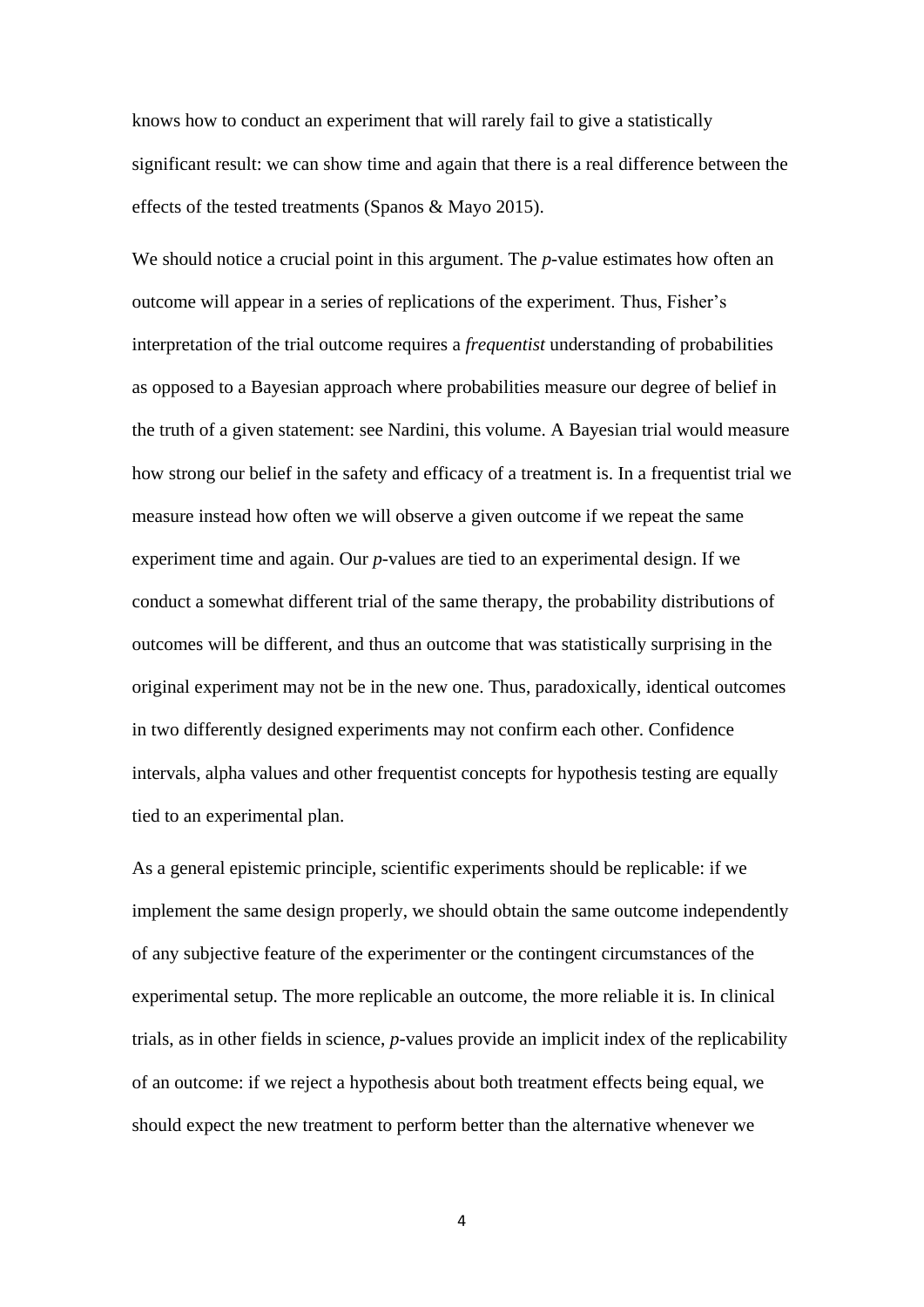administer it according to the trial protocol (patients, dosage, etc.). However, as we are will see in the next section, the *p*-value may be a misleading index of replicability.

#### **2. The sources of non-replicability**

In 1962, the US Food and Drug Administration (FDA) received the mandate to test the safety and efficacy of new treatments with "well controlled investigations," later specified as two RCTs plus one further confirmatory trial (Carpenter 2010a). This new regulatory standard created the contemporary trial industry, with pharmaceutical companies heavily investing in the design and conduct of RCTs in order to gain market access for their compounds. The FDA experts are supposed to assess these trials and infer whether the outcome observed in the sample of patients participating in the trials will obtain when the treatment is used on the general population. In other words, the FDA experts should assess the *external validity* of the trial (see La Caze, this volume), that is, whether the causal connection established in the trial between the treatment, on the one hand, and improved patient outcomes, on the other, will hold in nonexperimental clinical settings. If the drug is approved and then turns out not to be safe and efficacious – e.g., if unexpected adverse effects are observed once the treatment is released commercially – we would have accepted the wrong hypothesis in the trial: the experimental treatment would actually be inferior to the standard alternative.

A correct decision should be grounded on reliable trial outcomes and in order to obtain these latter, the experimenters testing a drug should agree, at least, on the proper controls to be implemented in the trial and on the adequate statistical design of the experiment. Otherwise, the *p*-values of their trials may be pointing to different experimental designs, providing non-comparable evidence. Ideally, a good trial should be *internally valid* (see La Caze, this volume): the experimental protocol should properly capture the causal connection between the administered treatment and the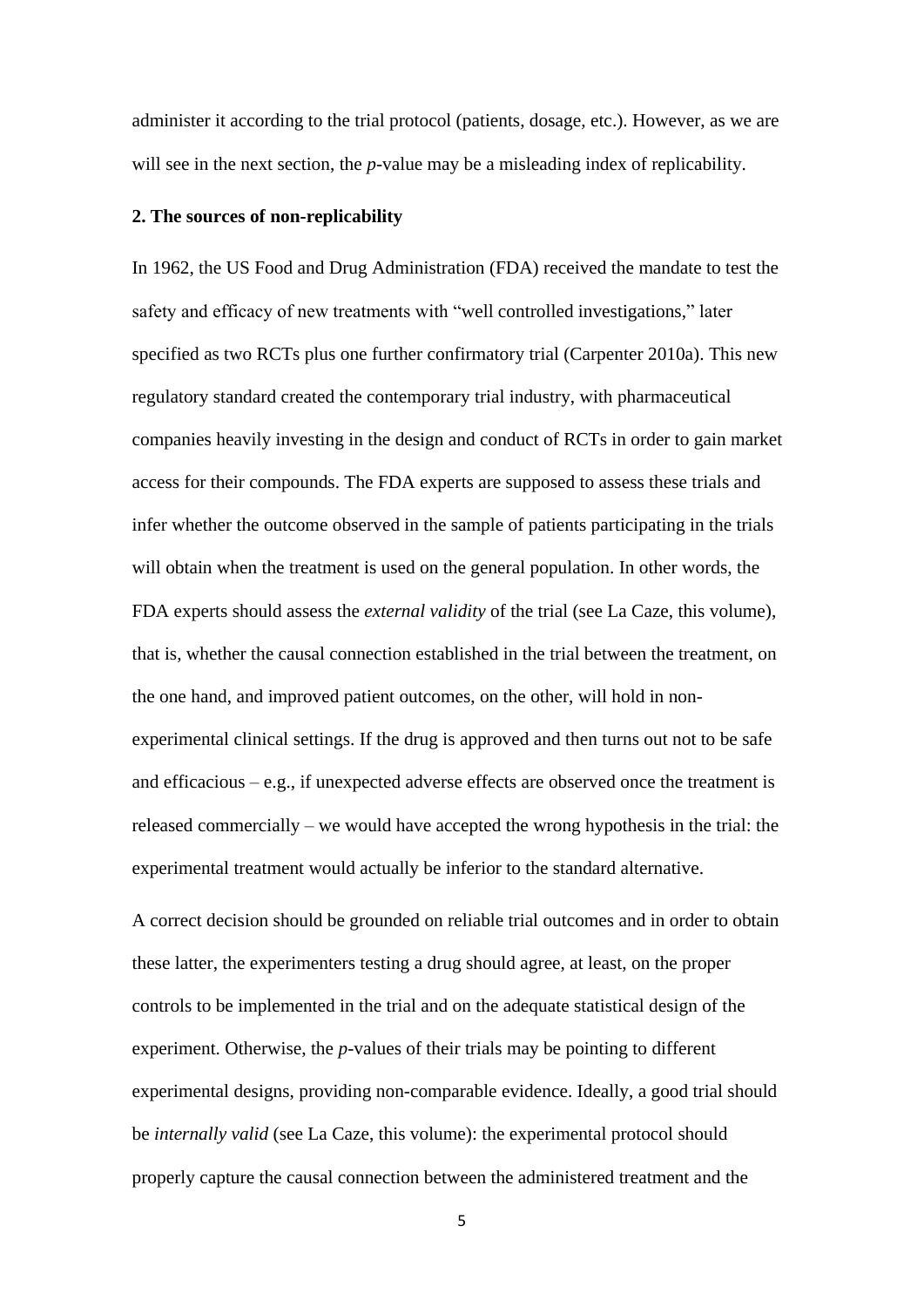observed effect. A correct causal inference should be grounded in a *like with like* comparison. The different arms of the trial should be entirely alike except for the treatment each group of patients receives. Othewise, we would be unable to tell whether the observed difference between treatments originates in the causal effect of each treatment or in a non-controlled factor that creates a difference between groups. For several centuries, physicians have been debating the proper experimental *controls* that a *fair* test should implement in order to fend off confounding factors. The reader should bear in mind that this is an endless debate (e.g., Franklin 1990): every experimental setup is different and so are the potential confounding factors and the corresponding controls. Experimenters in all disciplines have their checklists updated according to the progress in their fields.

In medicine, researchers have paid particular attention to the biases originating in the preferences of either the experimenters or the experimental subjects and how to control for them. Non-replicable outcomes are usually blamed on these sort of biases: the interests of the pharmaceutical industry spoils the design of their sponsored trials, so that their outcome disappears once these tests are conducted in an unbiased manner. There are a large number of biases (e.g., Bero and Rennie 1996) so we can only illustrate here some that are particularly relevant for the replicability crisis. We will focus on two stages of the experiment: the conduct of the test and its statistical interpretation.

As to the former, there is a clear consensus on some of the biases that may spoil a trial outcome. Selection bias occurs when the allocation of subjects to study groups is contaminated by the preferences of the experimenter (e.g., the healthiest patients receive the experimental treatment). Randomization controls for selection bias and is therefore considered a pre-requisite for a methodologically sound trial. So is the masking of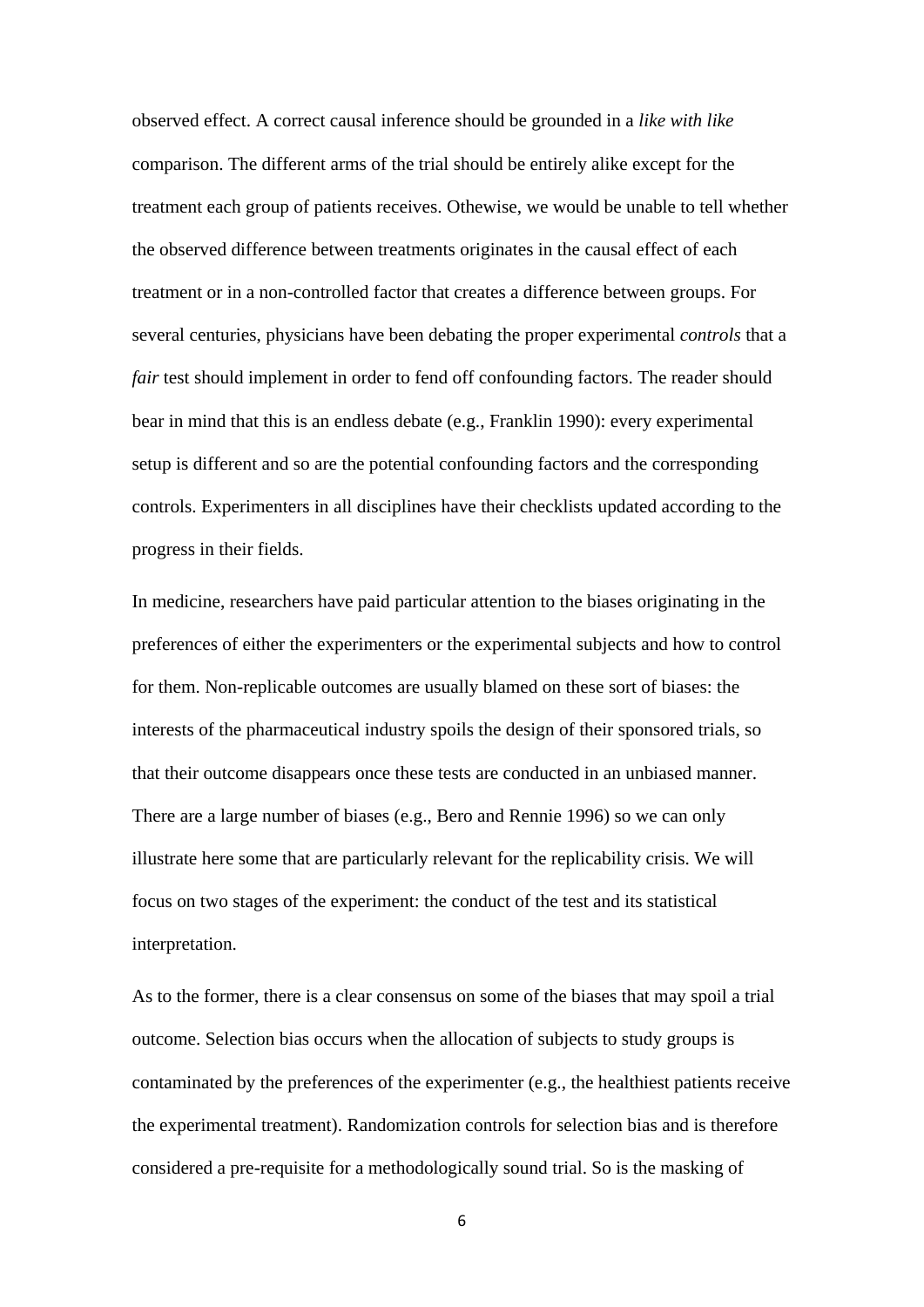treatments, so that the physicians and patients in the trial cannot ascertain what they are giving or getting, guaranteeing that their preferences do not bias the treatment effect. However, there is still no consensus on the full list of controls that should be implemented in a trial in order to consider it unbiased.

Peter Gøtzsche (2013) illustrates the risk of unmaskeded trials as follows. In trials of antidepressant drugs, we usually assess subjective outcomes, even if the assessor is often a third party and not the patient himself. There is evidence from a meta-analysis (Hrobjartsson *et al*. 2013), that when the assessor is not masked to the treatment patients receive (i.e., she knows whether they got the experimental drug or a placebo), the assessor overestimates the effect on average by 36%.

Reaching statistical significance is often a matter of getting a few more positive outcomes. Following Gøtzsche (2013), if you are testing an antidepressant versus a placebo on 400 patients, the *p*-value of observing 19 more patients improve with the experimental drug than with the control is 0.07

|         | <b>Improved</b> | Not improved | <b>Total</b> |
|---------|-----------------|--------------|--------------|
| Drug    | l 1 Q           |              | 200          |
| Placebo | 100             | 100          | 200          |

However, if you observe two more patients improve with the active treatment (121 instead of 119), then your trial will reach statistical significance ( $p = 0.04$ ). A nonmasked assessment of outcomes increases thus the chances of getting a positive result. We may suspect that failing to mask the assessor could have been intentional if the sponsor of the trial was seeking such a favorable outcome. Here we see what is at stake with the *internal validity* of the trial: the design of the experiment may fail to grasp the causal connection (or rather, in this case, lack thereof) between the treatment and its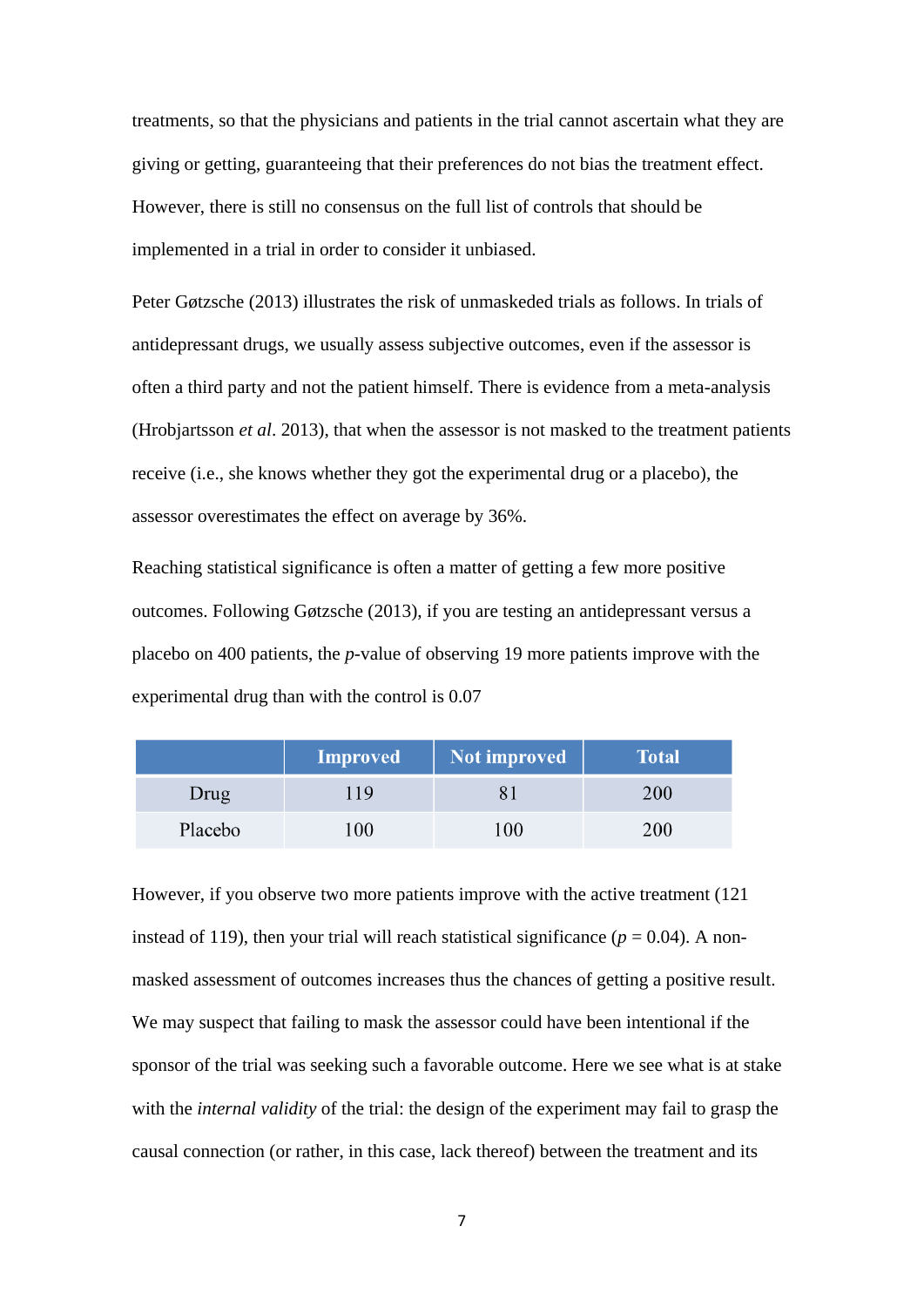study's outcome, with the *p*-value providing misleading evidence about the treatment efficacy.

Biases, which by their nature do not (necessarily) repeat each time a trial is redone, can thus be a cause of non-replicability. If we wish to eliminate bias, we need to agree on the list of controls that would guarantee an unbiased outcome and incorporate them into the trial protocols, in order to maximize our chances to observe the same outcome whenever we repeat the experiment. How far are we from these ideal list of debiasing controls? In principle, we should aim at controlling for every source of human intervention, but this is difficult to achieve. For instance, Claes-Fredrik Helgesson (2010) has illustrated practices of out-of-protocol data cleaning in large Swedish RCTs. Helgesson tracks the ways in which data are informally recorded and corrected without leaving a trace in the trial's logbook, from post-it notes to guesses about the misspelling of an entry. In his view, those who make such corrections do so in good faith, in order to increase the credibility of their results. Would these corrections threaten the internal validity of the outcome? After all, if the experiment was replicated elsewhere, the corrections might be different and the test would yield a different outcome. But if we tried to explicitly control for these cleaning practices the experimental protocol would become extremely cumbersome. This is why it is so difficult to agree on a full list of controls: experimenters have different standards as to what constitutes an unbiased experiment and we need to reach a compromise in between absolutely unbiased (but unfeasible) protocol and protocols that are too open to interested manipulations.

As we noted above, the statistical analysis of trial results, as well as the study design itself, can lead to problems in replicability, as statististical analyses can also be biased, (e.g., according to the preferences of the sponsor) most notoriously when the sample size is not chosen according to statistically justified principles. In biomedical research, a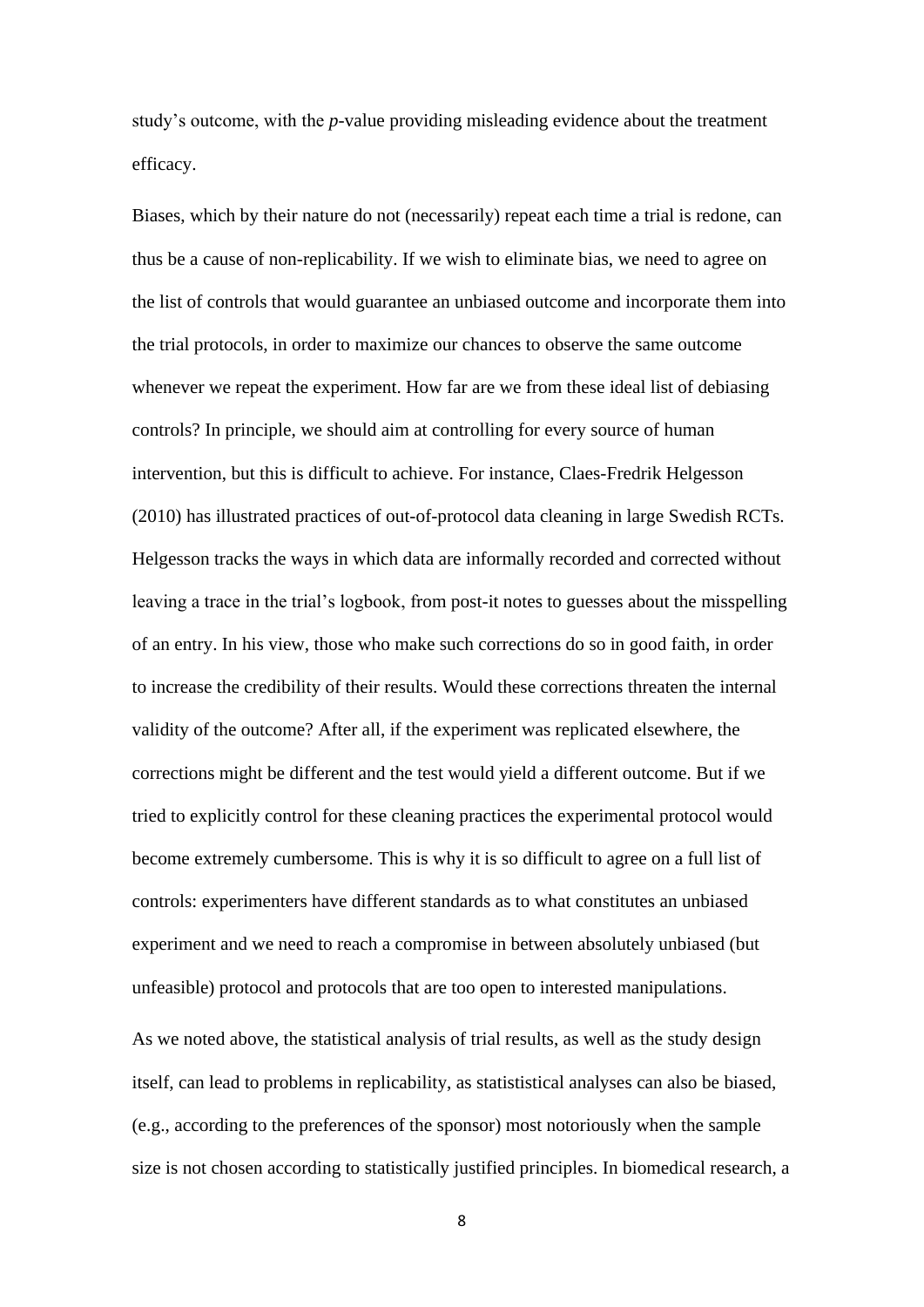particularly vocal critic of this statistical flaw is the epidemiologist John Ioannidis. Although some of his claims are controversial ("most published research findings are false": see, e.g., Soric 1989, Ioannidis 2005a, 2005b, 2014a), his contributions are worth considering as a focal point in the replicability debate. Take for instance his empirical evaluation of very large treatment effects (VLE) of medical interventions (Pereira et al. 2012). A standard complaint about industry sponsored research is that trials are designed to detect small treatment effects that would guarantee regulatory approval without any clinical innovation (e.g., "me too" drugs): in principle, VLE would sort out this problem. Ioannidis and his coauthors define a statistical threshold for VLE, and used data from the Cochrane Database of Systematic Reviews to identify studies that showed such effects and track further studies on such outstanding outcomes. They found that VLEs usualy arise in small trials with few events, and their results typically become smaller or even lose their statistical significance as additional evidence is obtained. According to Ioannidis (2008), we have here a problem of statistical literacy: biomedical researchers tend to claim discoveries based exclusively on *p*-values, focussing on significance while ignoring statistical power, which is a measure of whether a study is large enough to detect what it is looking for. Without a proper sample size, it is impossible to tell a random spike in the data from a true treatment effect. If the sample is small, we may observe a large difference by chance, but if the experiment were repeated and the sample size grew, chance would gradually give way to the true treatment effect (see, for instance, Button 2013). Replicability fails to obtain because there might have been no effect to grasp – even if the trial protocol itself was unbiased. Although adequate sample size is usually included in lists of requirements for well designed studies, it is still often not met, as not all medical journals require it for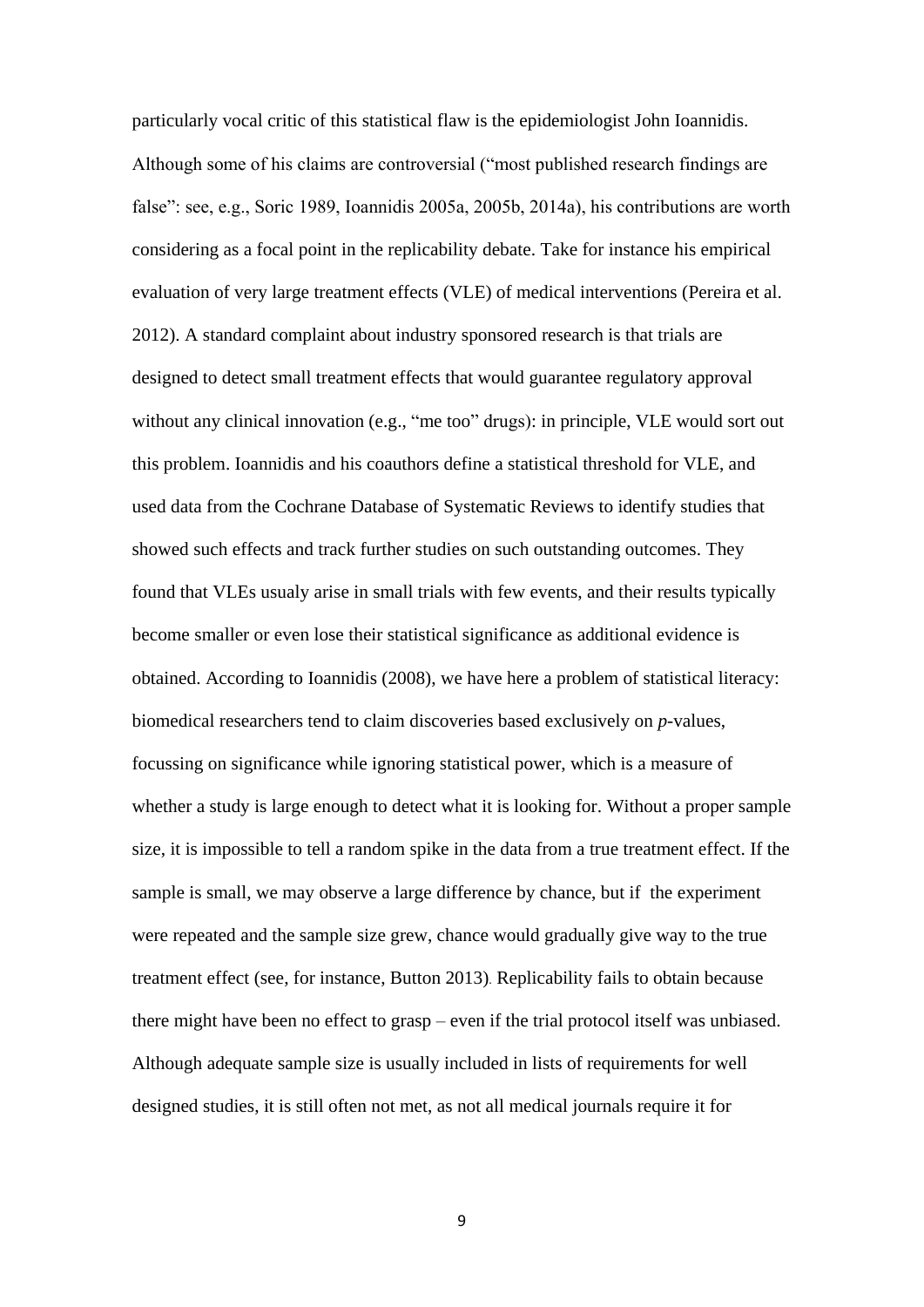publication. As before, part of the problem is lack of agreement as to which tools for bias control to require of researchers..

Summing up, biases can contaminate the trial and spoil the statistical reliability of the outcome both while the experiment is being conducted and when the data are interpreted. The replicability of a trial will depend on which debiasing procedures and statistical quality controls that experimenters adopt in their experimental protocols. The more replicable the trial, the more reliable the information it yields.

#### **3. Is the problem truly a crisis**

Although we have discussed some of the sources of the replicability crisis, the question remains whether it is reasonable to refer to the problems we have with replicability as a crisis. On the one hand, a trial may be replicable and yet it may not deliver the information we actually need: we want clinical, not just statistical reliability. Replicability is no guarantee of clinical benefit. On the other hand, despite the problem with the replicability of trials, regulators seem to have coped with them reasonably well until recently, according to the available data. In other words, even without replicability, expert judgment has allowed us to make proper decisions about the safety and efficacy of drugs.

Let us argue for the first point: Pereira et al. (2012) note that VLE usually appear with treatments whose efficacy is defined by a laboratory test (e.g., hematologic response), as opposed to a clinically-defined efficacy (e.g., symptomatic improvement) or a fatal outcome (e.g., death). There were only three reliably documented VLE that used mortality as an endpoint (out of 2791). We see here another contentious point in contemporary debates on biomedical research: sometimes there are good reasons to adopt *soft* endpoints instead of *hard* trial outcomes (death); sometimes not. According to the industry critics, *soft* endpoints are chosen in order to get a statistically significant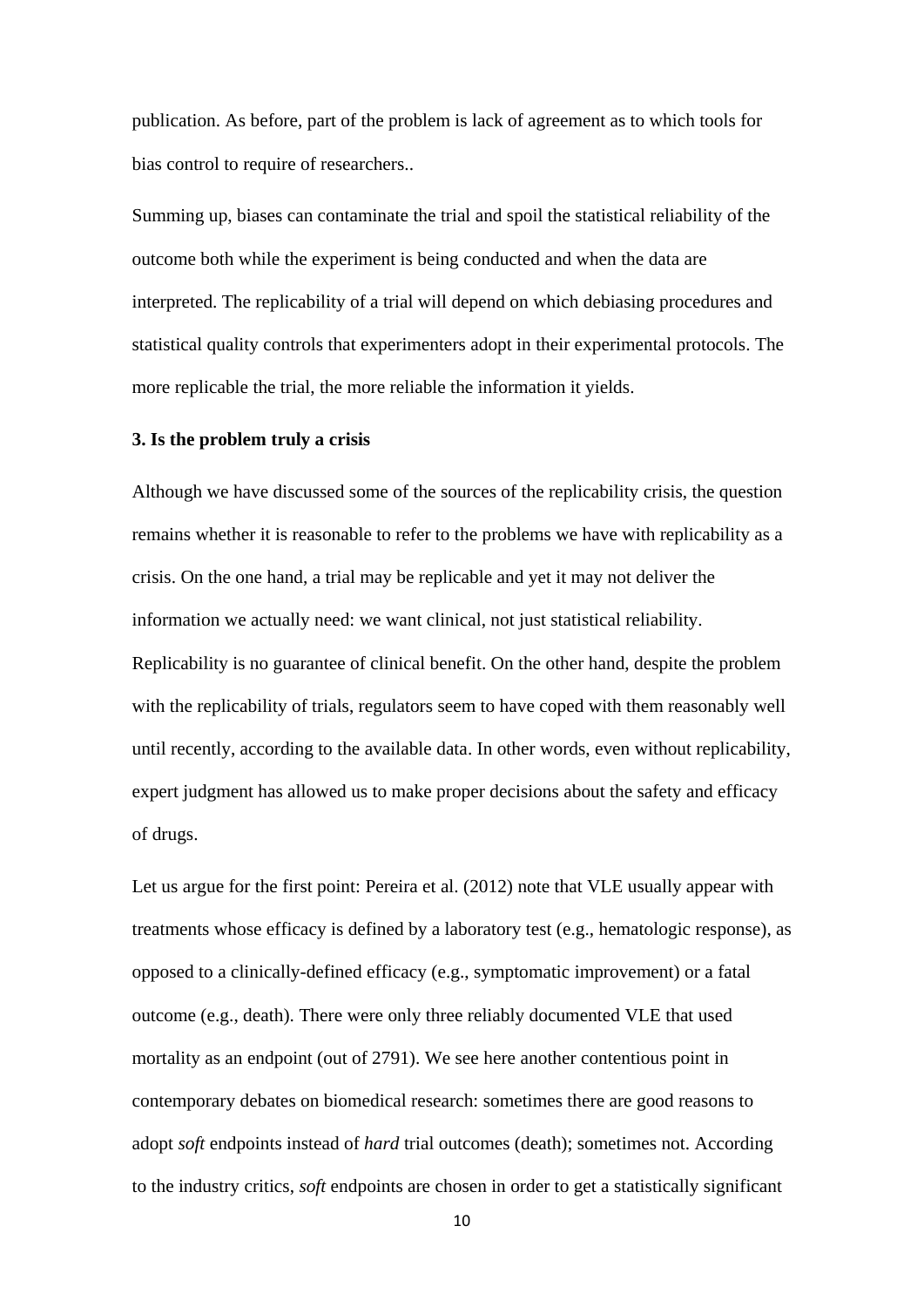effect of a treatment, even if it is clinically not very interesting. This positive effect is just enough for the manufacturing company to request regulatory approval. Such trials may be unbiased, statistically well-grouned and perfectly replicable, but the research question they are addressing may just concern the commercial interest of the manufacturer sponsoring the trial rather than the clinical interests of patients and physicians alike –as we will see in our case study below. This point suggests that some of the issues at stake in the replicability crisis go beyond the methodological quality of trials as scientific experiments and rather pertain to their clinical goals: what trial outcomes should we look for and who should decide about them?

Let us argue for our second point now: expert judgment can improve the reliability of the information provided by trials. If trials were systematically unreliable, the decisions of regulatory agencies such as the FDA would be systematically misguided. Critics like Gøtzsche (2013), for instance, think that this is actually the case: 70% of FDA scientists are not confident that the drugs they approve are safe. If the internal or external validity of a trial fails, we will indeed observe outcomes in the population that were not anticipated in the trial.

Dan Carpenter has tracked such unanticipated outcomes through label changes: adverse effects observed in the commercial use of a drug are often incorporated into its brochure. From 1980 to 2000, the average drug received five labeling revisions, about one for every three years of marketing after approval (Carpenter 2010a, p. 623). Clearly, there is much about the full range of effects of a drug that we only discover after it reaches the market. Regulatory trials are testing the safety and efficacy of a compound, so these new findings do not necessarily call the original studies and their evaluation into question. Indeed, if we judge the reliability of trials by the number of market withdrawals due to serious adverse effects, the figures seem more promising: between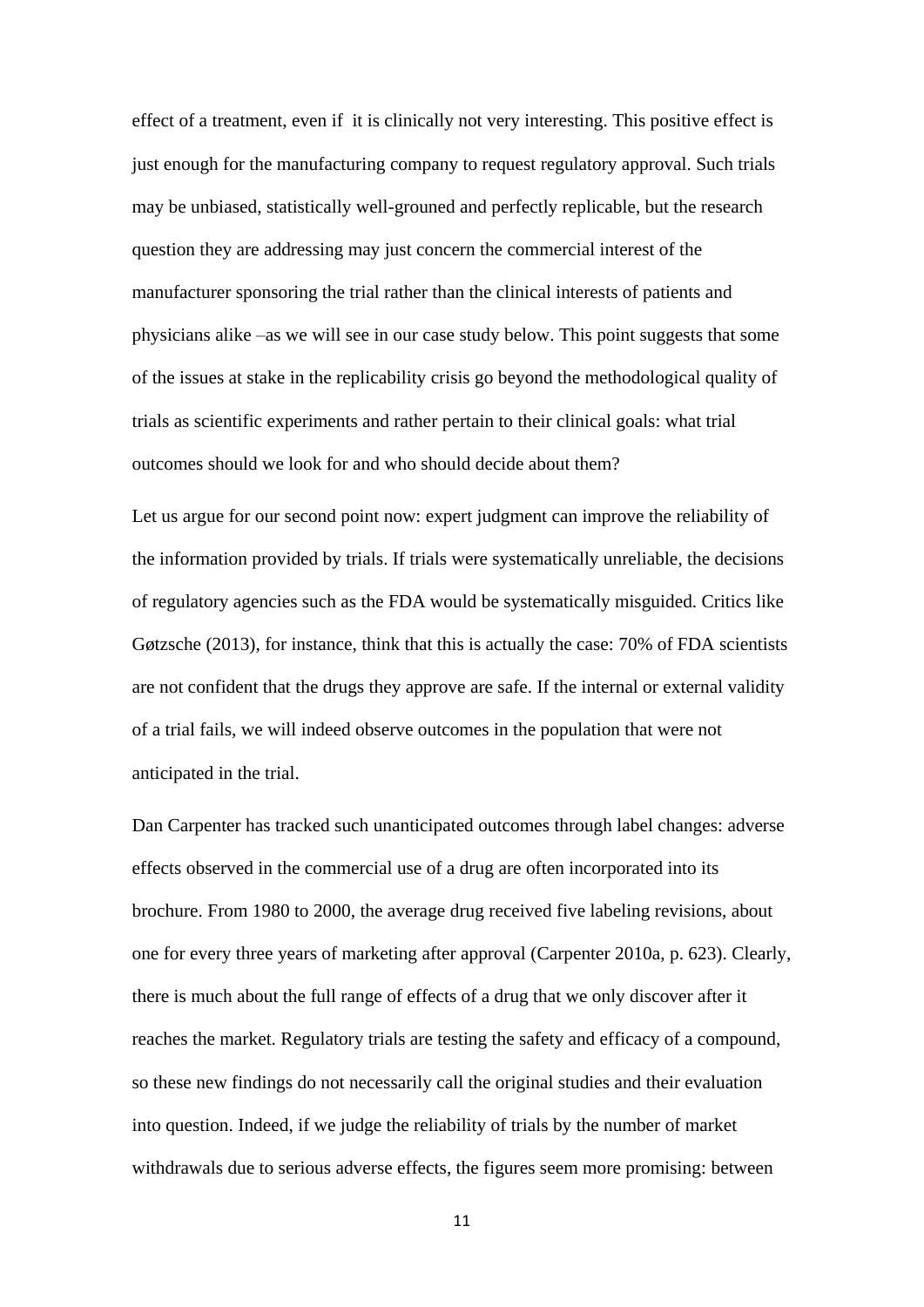1993 and 2004, only 4 out of the 211 authorized drugs (1.9%) were withdrawn (Carpenter et al. 2008). In other words, the external validity of trials might be far from perfect (they don't track the full range of effects), but when it matters (serious adverse effects), the FDA seems to have been making the right decision. How is this possible?

The FDA combines the statistical evidence of clinical trials with expert deliberation: decisions about drugs are not made on the basis of RCTs alone, but in committees with adversarial confrontation of experts (Urfalino 2012). These committees seem to be able to make correct decisions as to the safety and efficacy of drugs and ponder the reliability of the evidence provided by trials –for a critical discussion, see Stegenga, this volume. At least, under certain conditions: a 1.9% error rate (drug withdrawal) in a decade seems a reasonable standard. But when the FDA committee was given a shorter deadline, still in the same period (1993-2004), 7% of the drugs approved were later withdrawn (Carpenter et al. 2008). In other words, under certain conditions, expert judgment can improve the reliability of the information RCTs when it comes to making decisions about medical treatments. Further investigation is needed as to how these expert judgments work, but the effect cannot be discounted.

## **4. Case study: a controversy over statins**

Let us illustrate with a case study two of the previous points: not large enough trials and the relevance of expert judgment. The treatment under discussion will be statins, a class of drugs that inhibits the cholesterol synthesis associated with cardiovascular diseases (CVD). Statins have been widely used over the last thirty years to prevent CVD, with excellent success in many different trials – and an equally successful record in sales. However, there is a growing concern that statins are being overprescribed on the basis of trials that verify their ability to decrease cholesterol in many groups of patients without evaluating whether they prevent these patients' death – see, e.g., Goldacre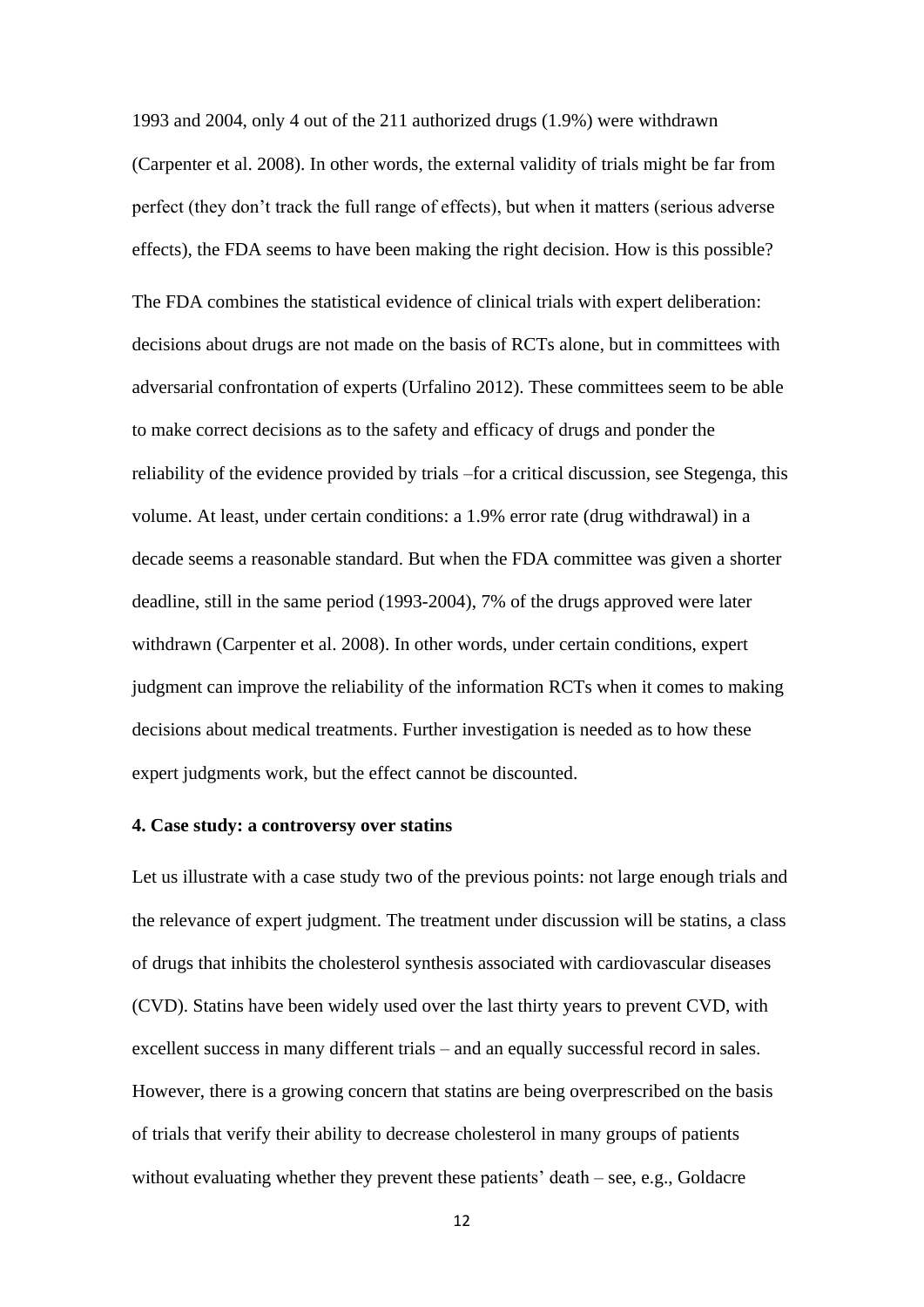2012, González-Moreno et al. 2015. The reader should bear in mind that this is a controversial issue and the question is far from settled.

This concern about overpresciption was highlighted by the controversy that followed the publication, in November 2013, of The American College of Cardiology/American Heart Association guidelines on the topic. These new guidelines recommend the use of statins for primary prevention of CVD (prevention of CVD in patients who do not yet have it) in patients with a 10-year predicted risk of CVD of 7.5% or greater; statin therapy was suggested as an option in patients with a predicted risk between 5% and 7.4%. These are very low thresholds and, consequently, more than 45 million (about one in every three) middle-aged asymptomatic Americans qualified for treatment with statins. If we consider that the US population is about one-twentieth of the global population in the same age-range, and assuming that the distribution of risk profiles is similar, this would suggest that approximately one billion people should take statins. In Ioannidis's (2014b) words, this would amount to a "statinization" of the planet.

Taking statins is not completely harmless: there are side effects (Macedo et al. 2014). So what were the grounds for such a massive public health intervention? According to Ioannidis (2014b), the guidelines were based on trials that tracked the cholesterol reduction in patients, but did not follow them for long enough to see whether such reductions lowered also their mortality rate. This was the case of JUPITER, one of the biggest trials testing a statin in patients who had not yet shown evidence of CVD (primary prevention) (Ridker 2009). It showed that the treatment significantly reduced the risk of myocardial infarction, stroke and vascular events, but, because it showed strong evidence of benefit early, the trial stopped following patients after 1.9 years instead of the planned 4 years, and thus was unable to detect an effect on mortality in the participants. (de Lorgeril, et al 2010).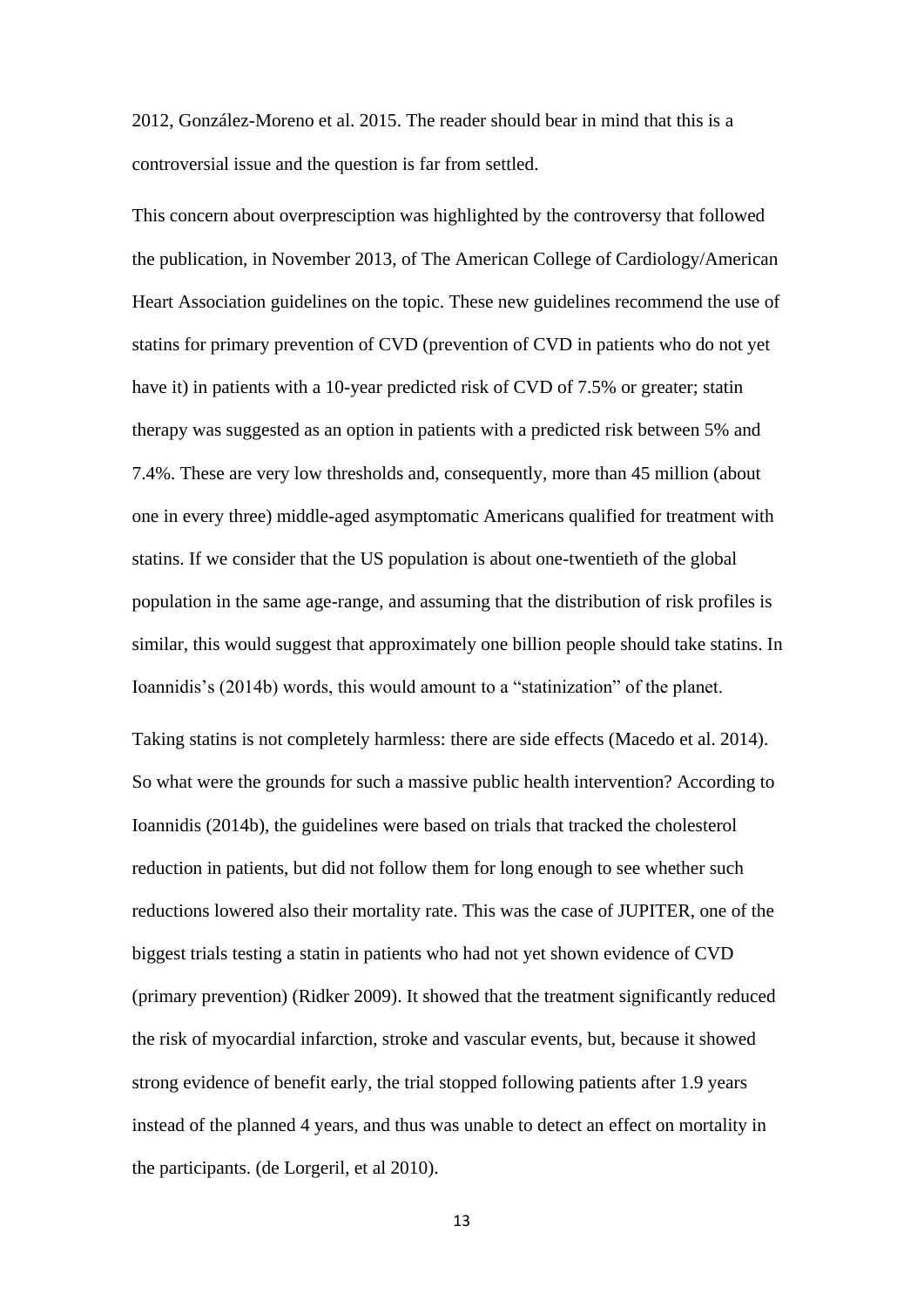Trials are statistically designed to reveal a treatment effect of a given size with a minimal error rate. We need a certain amount of data (a designated number of patients: the sample size) to minimize error. If we interrupt the trial, we are losing data and we can only be certain of identifying the true effect of a treatment under a number of statistical assumptions. JUPITER was interrupted because the preventive effect of statins was judged big enough to make the remaining two years of data accumulation unnecessary. In other words, the implication was that were someone to try to replicate JUPITER in full, she would observe the same effect, as the effect JUPITER observed was so large, even before it was completed, that it could not reasonably be supposed to be due to chance.

But, in fact, when other researchers tried to reproduce the same effect, they were unsuccessfully. For instance, CORONA (2007) aimed to test the efficacy of statins in secondary prevention, treating patients who already have had a cardiac event, with a view to reducing the probability of a second one. The conclusion was that "there were no significant differences between the two groups in the coronary outcome or death from cardiovascular cause." This was an unexpected outcome, since the trial population should clearly benefit from the preventive effects of statins. Indeed, the physiopathological mechanism of stroke or myocardial infarction is always the same, statins should be at least as efficacious in the secondary prevention as in the primary and we have not any scientific reason to think the opposite. In fact, the only difference between the two populations is the probability of observing an infarction, which is obviously higher in patients who already had one than in healthy people. This has an important consequence in designing and performing trials. As we have just mentioned in primary prevention, if the population is at lower risk, this means that the probability of observing a myocardial event is low; therefore, the detection of the outcomes needs both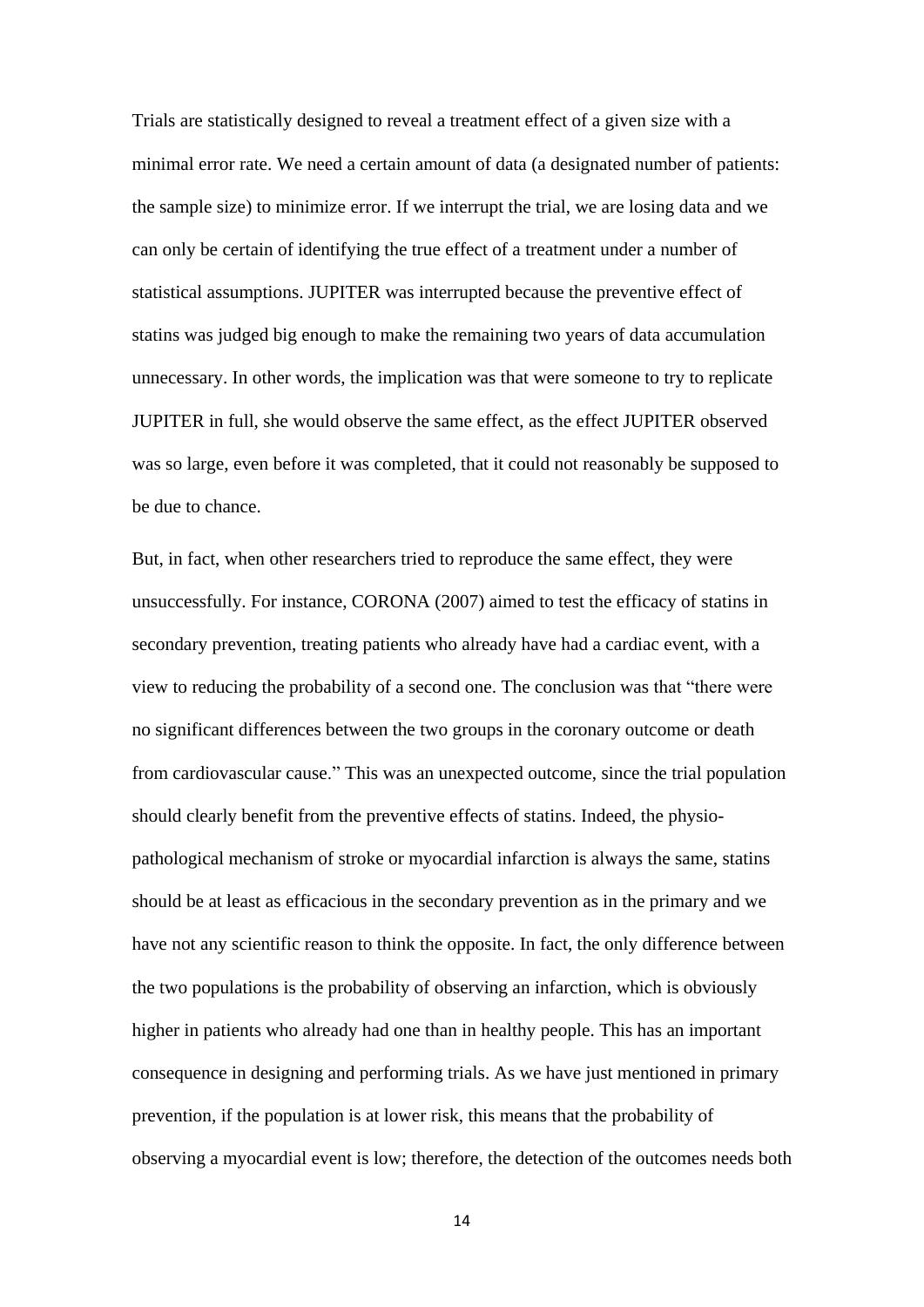a bigger sample size and a longer follow-up of patients. Whereas in secondary prevention, we need less people and a shorter follow-up to show an effect of statins since the probability of observing a cardiac event is high. Therefore, from a statistical point of view, it should be easier to demonstrate the efficacy of statins in secondary prevention than in primary, yet this did not happen. The outcome of CORONA was also reached by two more trials: GISSI-HF (2008) and AURORA (2009). In patients undergoing hemodialysis with high cardiovascular risk, rosuvastatin lowered the LDL cholesterol level but had no significant effect on a *hard* composite end point (death, myocardial infarction and stroke). CORONA, GISSI-HF and AURORA appear to be trying to reproduce the effect observed in JUPITER in conditions where it should be even easier to detect. Why did these replications fail? Perhaps because the decision to interrupt JUPITER for evidence of early benefit was mistaken. (Although it was not exceptional. A systematic review showed that the number of trials that are being stopped early for apparent benefit is gradually increasing (Bassler et al 2010)). It often happens that the decision to stop is not well justified in the ensuing reports: the treatment effects are often too large to be plausible, given the number of events recorded. Thus the observed effects are not replicable because researchers ground their conclusions too optimistically on not large enough sample sizes (insufficient power). Unlike the FDA experts discussed in the previous section, The American College of Cardiology/American Heart Association did not correct for the flaws in JUPITER and we may suspect that they may have been somehow biased by the huge commercial interests at stake. Hence, we need to pay attention not just to the replicability of trials, but also to the way in which experts judge their conclusions.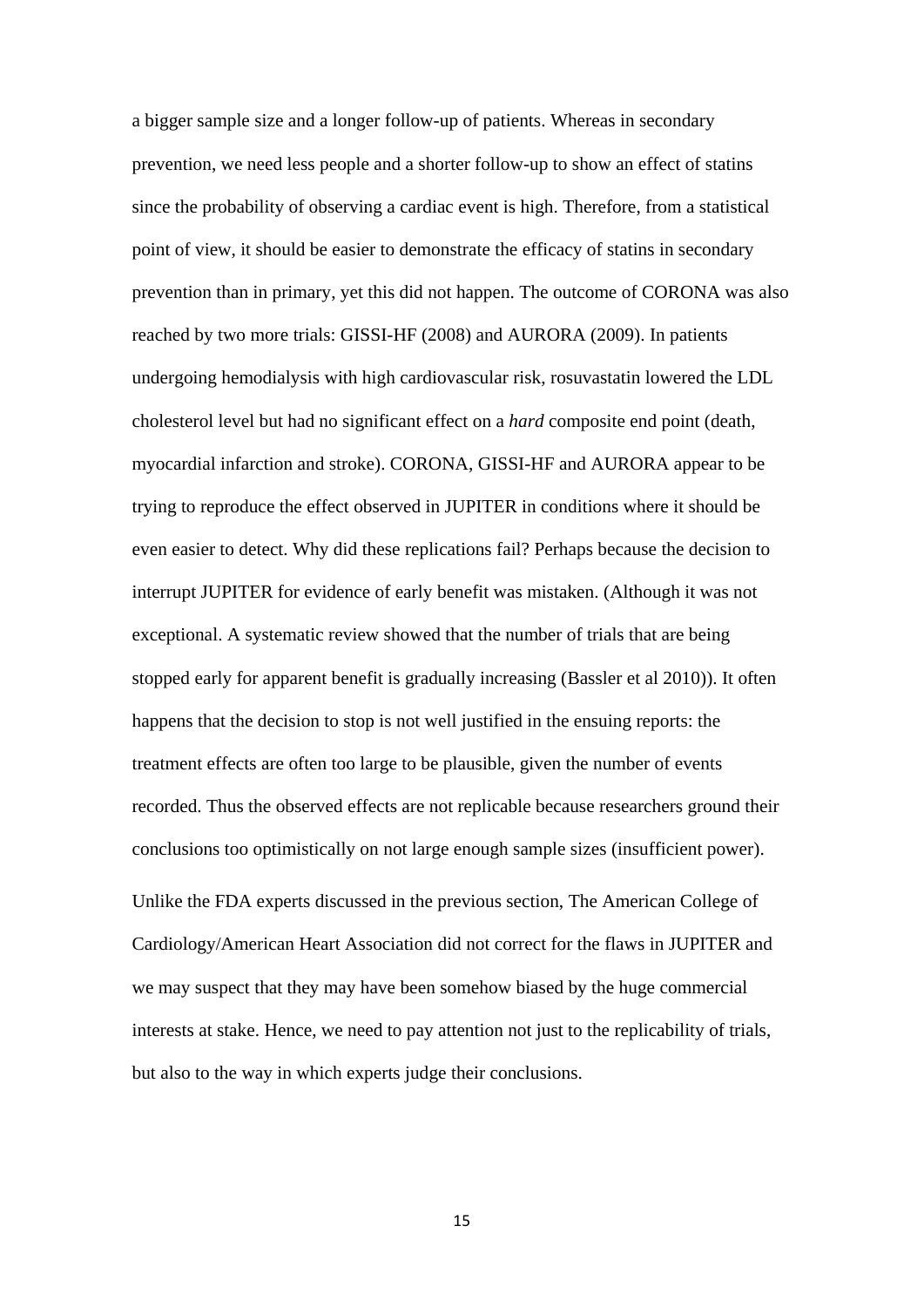### **Concluding remarks**

We have only covered ( partially) the methodological side of the replicability crisis. We have shown how a proper epistemic interpretation of *p*-values requires replicability. This latter depends, on the one hand, on the controls we impose on the experiment to secure that it is not biased by any particular preference or skill of the experimenter (or any other participant in the trial), and, on the other hand, on a proper statistical design for the trial, in which the sample size plays a crucial role. Without a previous agreement on the list of controls and statistical features that characterizes a fair trial, we may be missing replicability due to ambiguity in our experimental plan. And yet, not only statistical replicability matters. As John Norton (2015) has recently argued, the epistemic value of a replication is domain-specific: it depends on what we already knew about a given condition and the goals we seek to reach with a treatment. On the one hand, we need clinically (and not just statistically) significant outcomes. On the other, we need to investigate how expert judgment can properly assess the statistical evidence provided by trials.

#### *Word count*: 6007

#### **Related topics**

Outcome measurements in medicine (Leah McClimans) - The randomized controlled trial: internal and external validity (Adam LaCaze) - Systematic review, meta-analysis and the evidence hierarchy (Robyn Bluhm) - Bayesian versus frequentist interpretations of clinical trials (Cecilia Nardini) - Subjective and objective probabilities in causal models in medicine. (Donald Gillies) - Translational Medicine (Jason Robert)

## **References**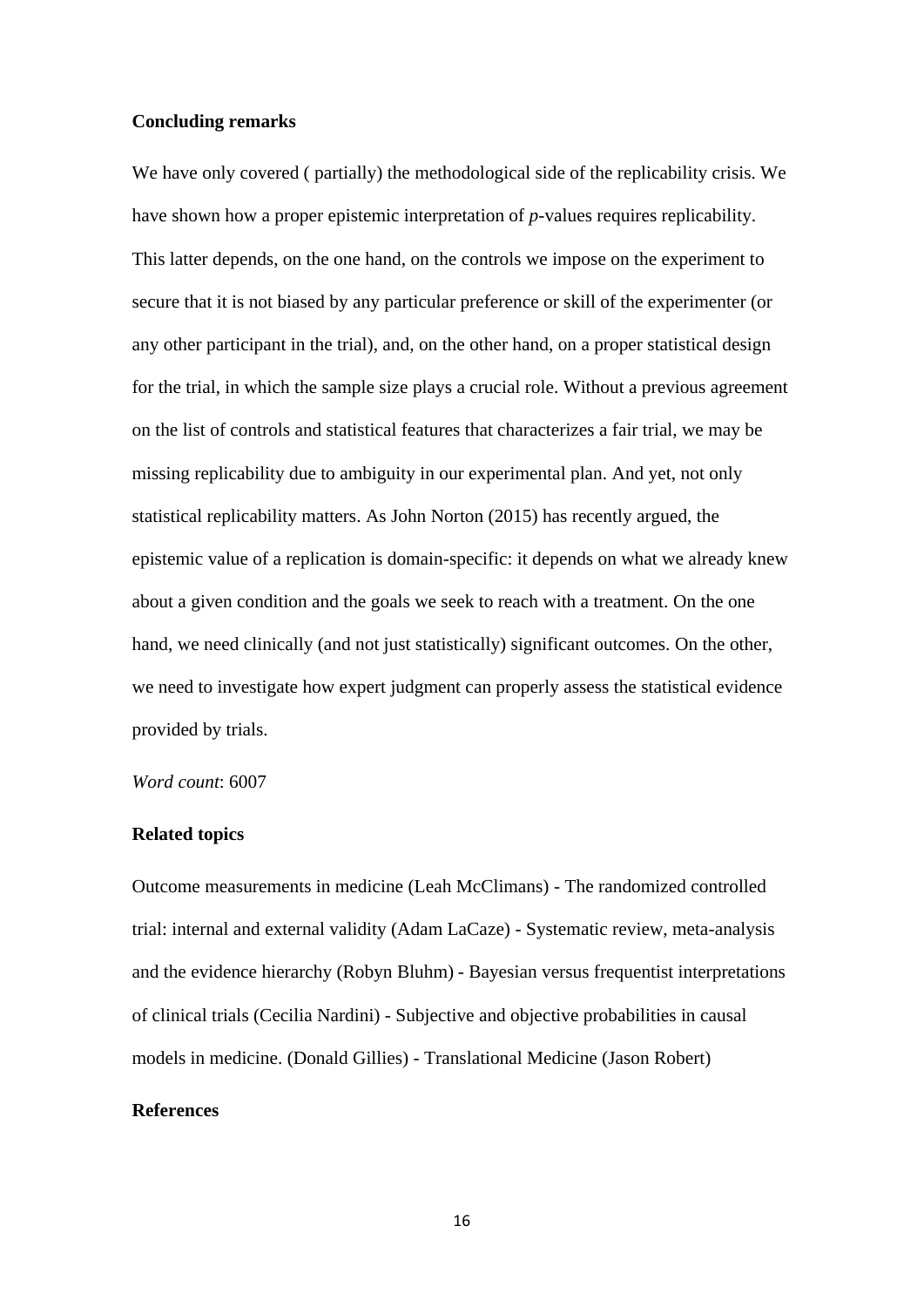AURORA STUDY GROUP. 2009. Rosuvastatin and Cardiovascular Events in Patients Undergoing Hemodialysis. *New England Journal of Medicine*. 360:1395-1407.

- BASSLER, D., BRIEL, M., MONTORI, V. M., LANE, M., GLASZIOU, P., ZHOU, Q., HEELS-ANSDELL, D., WALTER, S. D., GUYATT, G. H.; STOPIT-2 STUDY GROUP, FLYNN, D. N., ELAMIN, M. B., MURAD, M. H., ABU ELNOUR, N. O., LAMPROPULOS, J. F., SOOD, A., MULLAN, R. J., ERWIN, P. J., BANKHEAD, C. R., PERERA, R., RUIZ CULEBRO, C., YOU, J. J., MULLA, S. M., KAUR, J., NERENBERG, K. A., SCHÜNEMANN, H., COOK, D. J., LUTZ, K., RIBIC, C. M., VALE, N., MALAGA, G., AKL, E. A., FERREIRA-GONZALEZ, I., ALONSO-COELLO, P., URRUTIA, G., KUNZ, R., BUCHER, H. C., NORDMANN, A. J., RAATZ, H., DA SILVA, S. A., TUCHE, F., STRAHM, B., DJULBEGOVIC, B., ADHIKARI, N. K., MILLS, E. J., GWADRY-SRIDHAR, F., KIRPALANI, H., SOARES, H. P., KARANICOLAS, P. J., BURNS, K. E., VANDVIK, P. O., COTO-YGLESIAS, F., CHRISPIM, P. P,, RAMSAY, T. 2010. Stopping randomized trials early for benefit and estimation of treatment effects: systematic review and metaregression analysis. *JAMA*, 303(12):1180-7.
- BEGLEY, C. G., ELLIS, L. M. 2012. Drug development: Raise standards for preclinical cancer research. *Nature*, 483, 531–533.
- BERO, L., RENNIE, D. 1996. Influences on the Quality of Published Drug Studies. *International Journal of Technology Assessment in Health Care*, 12.2, 209-237.
- BUTTON, K. S., IOANNIDIS, J. P., MOKRYSZ, C., NOSEK, B. A., FLINT, J., ROBINSON, E. S., & MUNAFÒ, M. R. 2013. Power failure: why small sample size undermines the reliability of neuroscience. *Nature Reviews Neuroscience*,*14*(5), 365-376.
- CARPENTER, D. P. 2010. *Reputation and power : organizational image and pharmaceutical regulation at the FDA,* Princeton, Princeton University Press.
- CARPENTER, D., ZUCKER, E. J. & AVORN, J. 2008. Drug-review deadlines and safety problems. *N Engl J Med,* 358**,** 1354-61.
- CORONA GROUP. 2007. Rosuvastatin in older patients with systolic heart failure. *New England Journal of Medicine*, 357(22):2248-61.
- DE LORGERIL M., SALEN M. P., ABRAMSON J. , DODIN S., HAMAZAKI T., KOSTUCKI W., OKUYAMA, H. PAVY, B., RABAEUS, M. 2010. Cholesterol Lowering, Cardiovascular Diseases, and the Rosuvastatin-JUPITER Controversy. A critical reappraisal. *Arch Intern Med*, 170(12):1032-1036.
- FRANKLIN, A. 1990. *Experiment, Right or Wrong*, Cambridge, Cambridge University Press.
- GILLIES, D. 2000. *Philosophical Theories of Probability*, London, Routledge.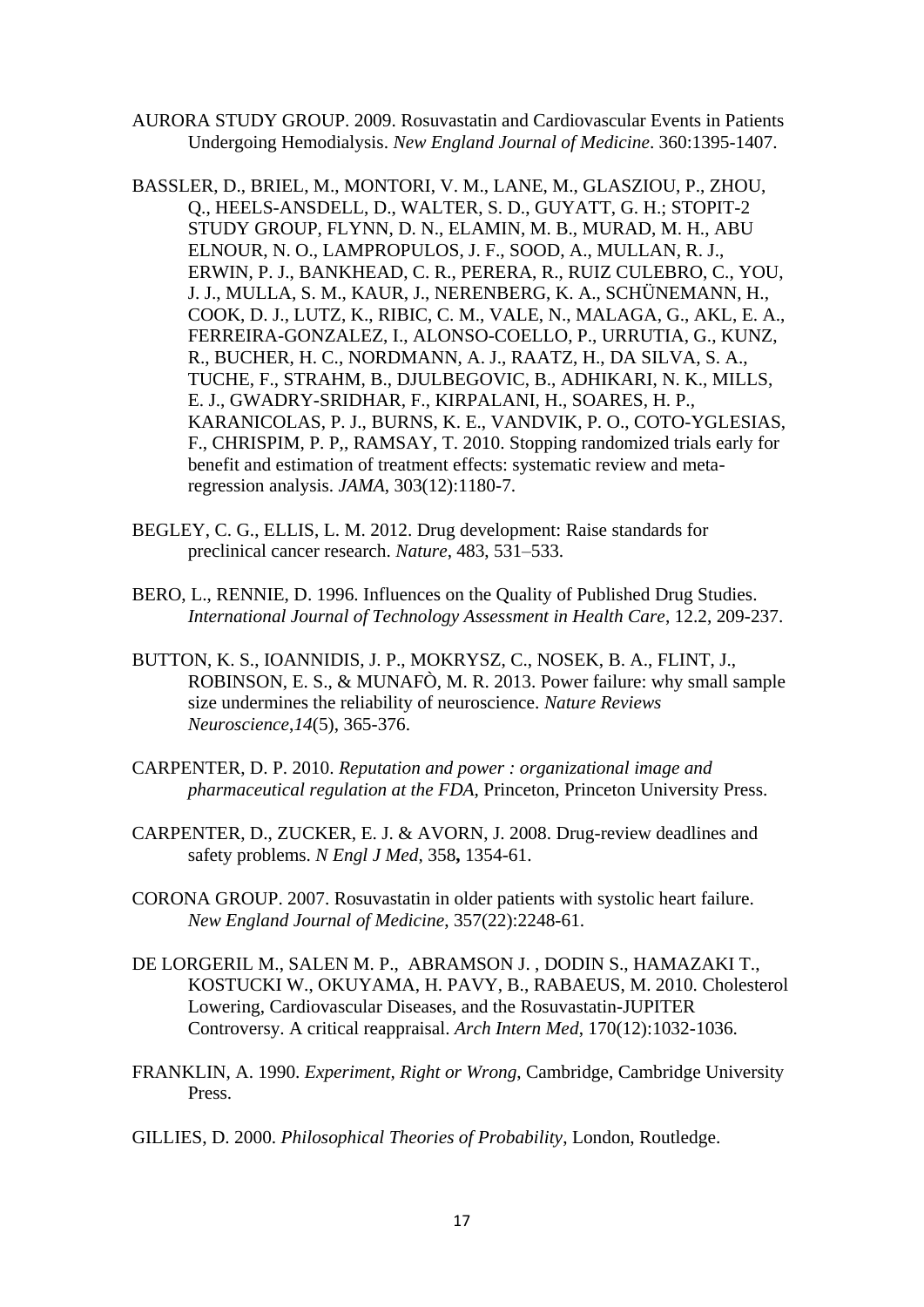- GISSI-HF INVESTIGATORS. 2008. Effect of rosuvastatin in patients with chronic heart failure (the GISSI-HF trial): a randomised, double-blind, placebocontrolled trial. *The Lancet*, 372(9645):1231-1239.
- GOLDACRE, B. 2012. *Bad Pharma,* London, Fourth State.
- GONZÁLEZ-MORENO, M., SABORIDO, C., TEIRA, D. 2015. "Disease-mongering through clinical trials," *Studies in History and Philosophy of Biological and Biomedical Sciences,* 51*,* 11-18.
- GREENE, J. A. 2007. *Prescribing by numbers : drugs and the definition of disease,*  Baltimore, Johns Hopkins University Press.
- GØTZSCHE, P. 2013. *Deadly Medicines and Organised Crime: How big pharma has corrupted healthcare*, London: Radcliffe Health.
- HACKSHAW, A. K. 2009. *A concise guide to clinical trials,* Chichester, UK ; Hoboken, NJ, Wiley-Blackwell/BMJ Books.
- HELGESSON, C-F. 2013. From dirty data to credible scientific evidence: Some practices used to clean data in large randomised clinical trials. *In*: WILL, C., MOREIRA, T. (eds.) *Medical Proofs, Social Experiments*, Farnham, Ashgate, 2010, pp. 49-64.
- HORTON, R., 2015. Offline: What is medicine's 5-sigma?. *The Lance*t, 385(9976):1380.
- HROBJARTSSON, A., THOMSEN, A. S., EMANUELSSON, F., TENDAL, B., HILDEN, J., BOUTRON, I., RAVAUD, P. & BRORSON, S. 2013. Observer bias in randomized clinical trials with measurement scale outcomes: a systematic review of trials with both blinded and nonblinded assessors. *Cmaj,* 185**,** E201-11.
- LEHRER, J. 2010. The Truth Wears Off. *The New Yorker* [Online]. Available: <http://www.newyorker.com/magazine/2010/12/13/the-truth-wears-off> [Accessed June 15 2015]
- IOANNIDIS, J. P 2005a. Why Most Published Research Findings Are False. *PLoS Med*, 2(8): e124. doi:10.1371/journal.pmed.0020124.
- IOANNIDIS, J. P 2005b. Contradicted and Initially Stronger Effects in Highly Cited Clinical Research. *JAMA*, 294(2):218-228.
- IOANNIDIS, J. P. 2008. Why most discovered true associations are inflated. *Epidemiology,* 19**,** 640-8.
- IOANNIDIS, J. P 2014a. Clinical trials: what a waste. *BMJ*, 349:g7089.
- IOANNIDIS, J. P 2014b. More than a billion people taking statins?: potential implications of the new cardiovascular guidelines. JAMA, 311: 463–464.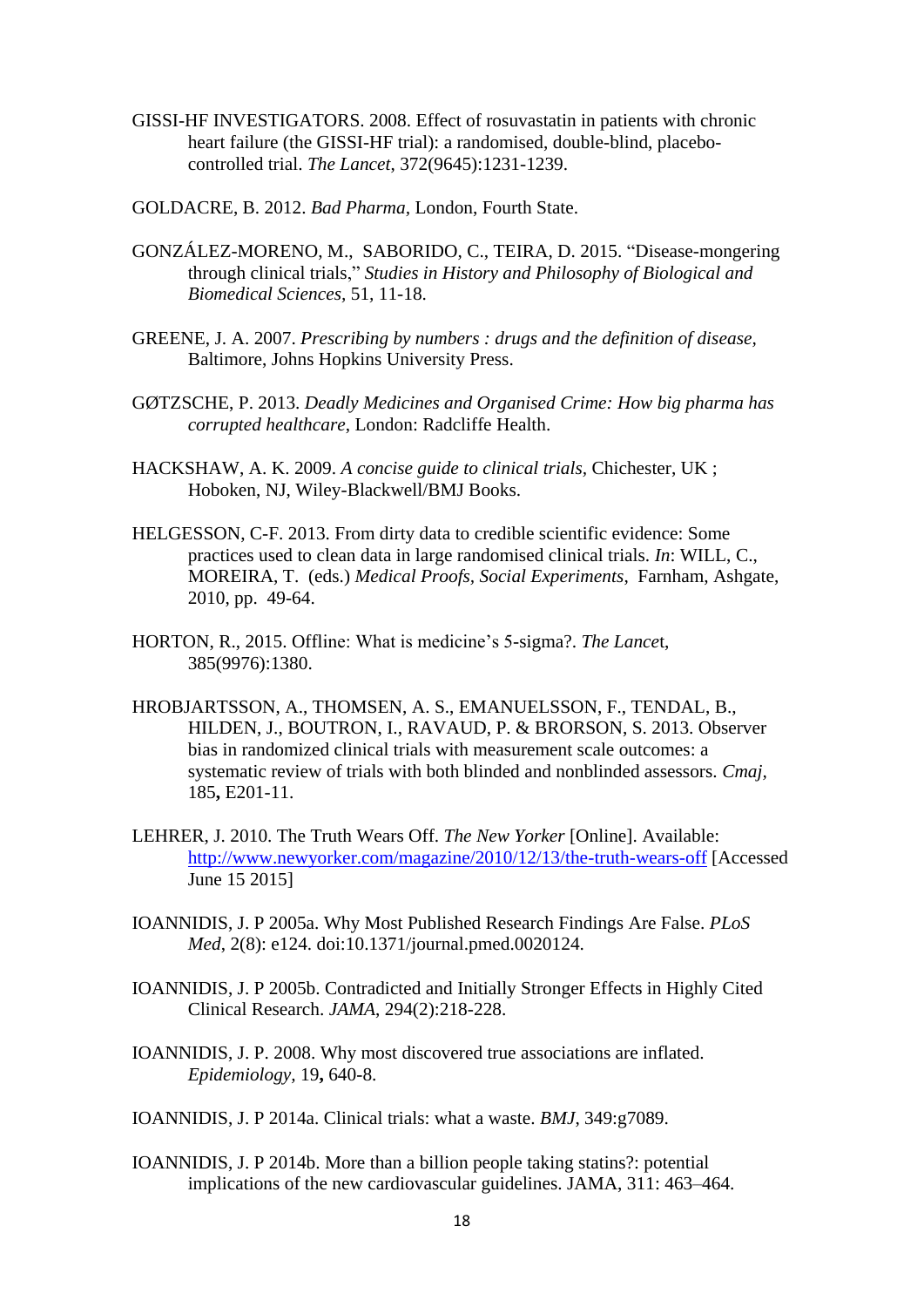MACEDO, A. F., TAYLOR, F. C., CASAS, J. P., ADLER, A., PRIETO-MERINO, D., EBRAHIM, S. 2014, Unintended effects of statins from observational studies in the general population: systematic review and meta-analysis, *BMC Medicine*, 12:51.

- MARKS, H. M. 1997. *The Progress of Experiment. Science and Therapeutic Reform in the United States, 1900-1990,* N. York, Cambridge University Press.
- MATTHEWS, J. R., 1995. *Quantification and the Quest for Medical Certainty*, Princeton University Press, Princeton, New Jersey.
- NORTON, J. 2015. Replicability of experiment. *Theoria*, 30/2, 229-48.
- PEREIRA, T. V., HORWITZ, R. I. & IOANNIDIS, J. P. 2012. Empirical evaluation of very large treatment effects of medical interventions. *Jama,* 308**,** 1676-84.
- RIDKER, P. M., COOK, N. R. Statins: new American guidelines for prevention of cardiovascular disease. *The Lancet*, 382(9907):1762-5.
- SORIC, B. 1989. Statistical "Discoveries" and Effect-Size Estimation. *Journal of the American Statistical Association*, 86(406):608-610.
- SPANOS, A. & MAYO, D. 2015. Error statistical modeling and inference: Where methodology meets ontology, *Synthese* (Online first), 10.1007/s11229-015- 0744-y
- TEIRA, D. 2011. Frequentist versus Bayesian Clinical Trials. *In:* GIFFORD, F. (ed.) *Philosophy of Medicine.* Amsterdam: Elsevier, pp. 255-297.
- URFALINO, P. 2012. Reasons and Preferences in Medicine Evaluation Committees. *In*: ELSTER, J. LANDEMORE, H. (eds.) *Collective Wisdom. Principles and Mechanisms*, Cambridge, Cambridge University Press, pp. 173-203.

## **Further readings**

Since the replicability crisis is still unfolding it is probably better to use the Internet for

updated references.

For a general overview, in open access, you will find *Nature*'s special issue on

reproducibility: [http://www.nature.com/nature/focus/reproducibility/index.html.](http://www.nature.com/nature/focus/reproducibility/index.html) For

updates on withdrawn papers from scientific journals, often (but not only) for

replicability issues see<http://retractionwatch.com/> Deborah Mayo's blog is a rich source

of (statistically informed) philosophical discussion on the replicability crisis:

<http://errorstatistics.com/category/reproducibility/> An extensive historical source about